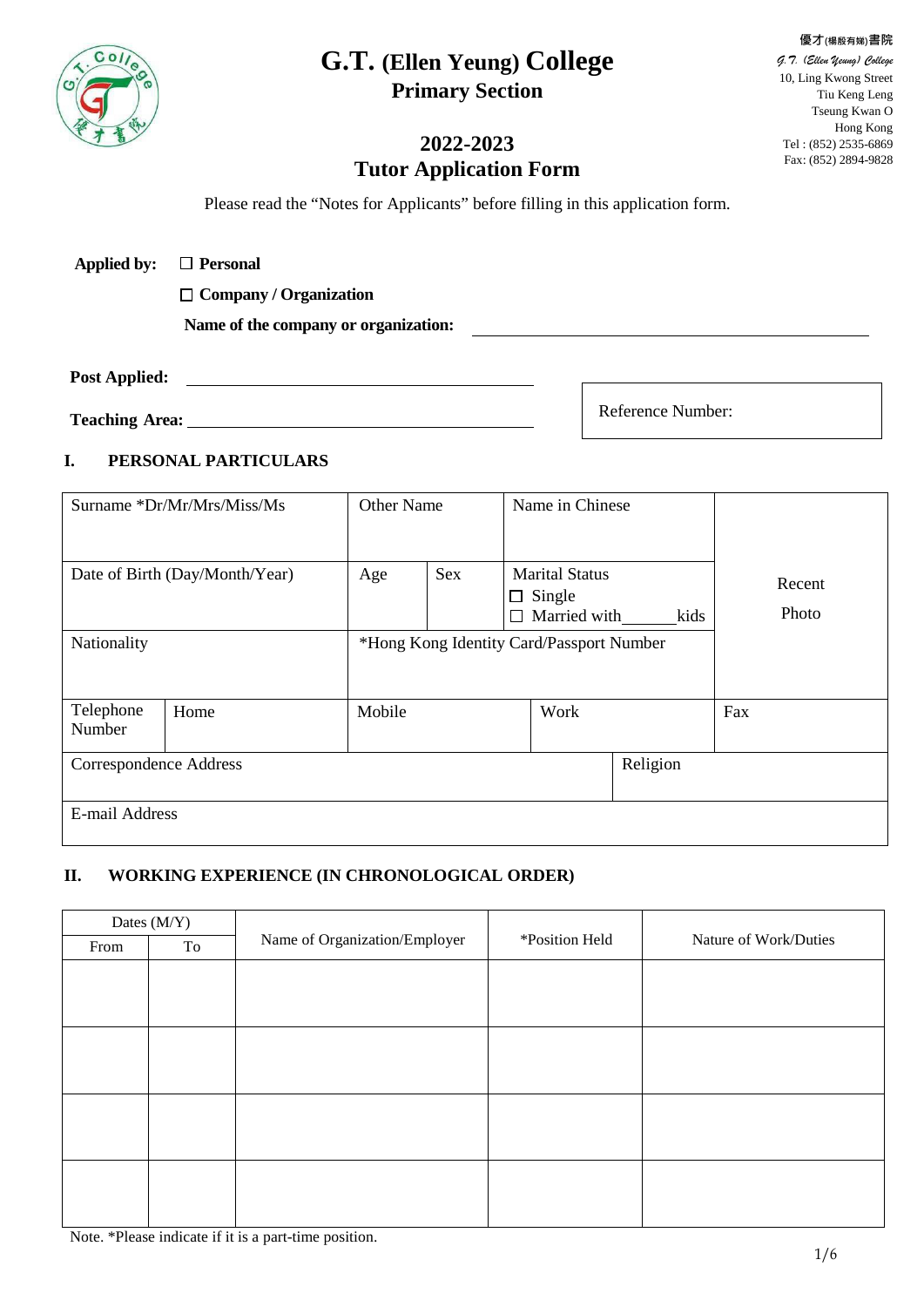# **III. EDUCATION AND ACADEMIC QUALIFICATIONS (IN CHRONOLOGICAL ORDER)**

|                                                                              |  |                                                                     |                |                                   |                                                                                               |                           | For Office<br>Use |
|------------------------------------------------------------------------------|--|---------------------------------------------------------------------|----------------|-----------------------------------|-----------------------------------------------------------------------------------------------|---------------------------|-------------------|
| Dates (M/Y)<br>(Please state if<br>Part-time)<br>$\operatorname{To}$<br>From |  | Full Name & Location of Secondary<br>& Tertiary Education Providers | Field of Study | Abbreviation<br>(e.g., B.A, Ph.D) | <b>Qualifications Obtained</b><br>(Please indicate the<br>abbreviation before<br>description) | Date of<br>Award<br>(M/Y) | Copy<br>Verified  |
|                                                                              |  |                                                                     |                |                                   |                                                                                               |                           |                   |
|                                                                              |  |                                                                     |                |                                   |                                                                                               |                           |                   |
|                                                                              |  |                                                                     |                |                                   |                                                                                               |                           |                   |
|                                                                              |  |                                                                     |                |                                   |                                                                                               |                           |                   |
|                                                                              |  |                                                                     |                |                                   |                                                                                               |                           |                   |
|                                                                              |  |                                                                     |                |                                   |                                                                                               |                           |                   |

### **IV. PROFESSIONAL QUALIFACATIONS (IN CHRONOLOGICALORDER)**

| Professional Qualification | Full Name of Issuing Authority | Level Attained/to be Attained | Date Obtained/<br>to be Obtained<br>(D/M/Y) |
|----------------------------|--------------------------------|-------------------------------|---------------------------------------------|
|                            |                                |                               |                                             |
|                            |                                |                               |                                             |
|                            |                                |                               |                                             |
|                            |                                |                               |                                             |
|                            |                                |                               |                                             |
|                            |                                |                               |                                             |
|                            |                                |                               |                                             |

## **V. DETAILS OF PRESENT/LAST EMPLOYMENT**

| *Present/Last Basic Salary: | <b>Expected Salary:</b> | per day / hour |
|-----------------------------|-------------------------|----------------|
| Date Available:             |                         |                |

Note. \*Please delete as inappropriate.